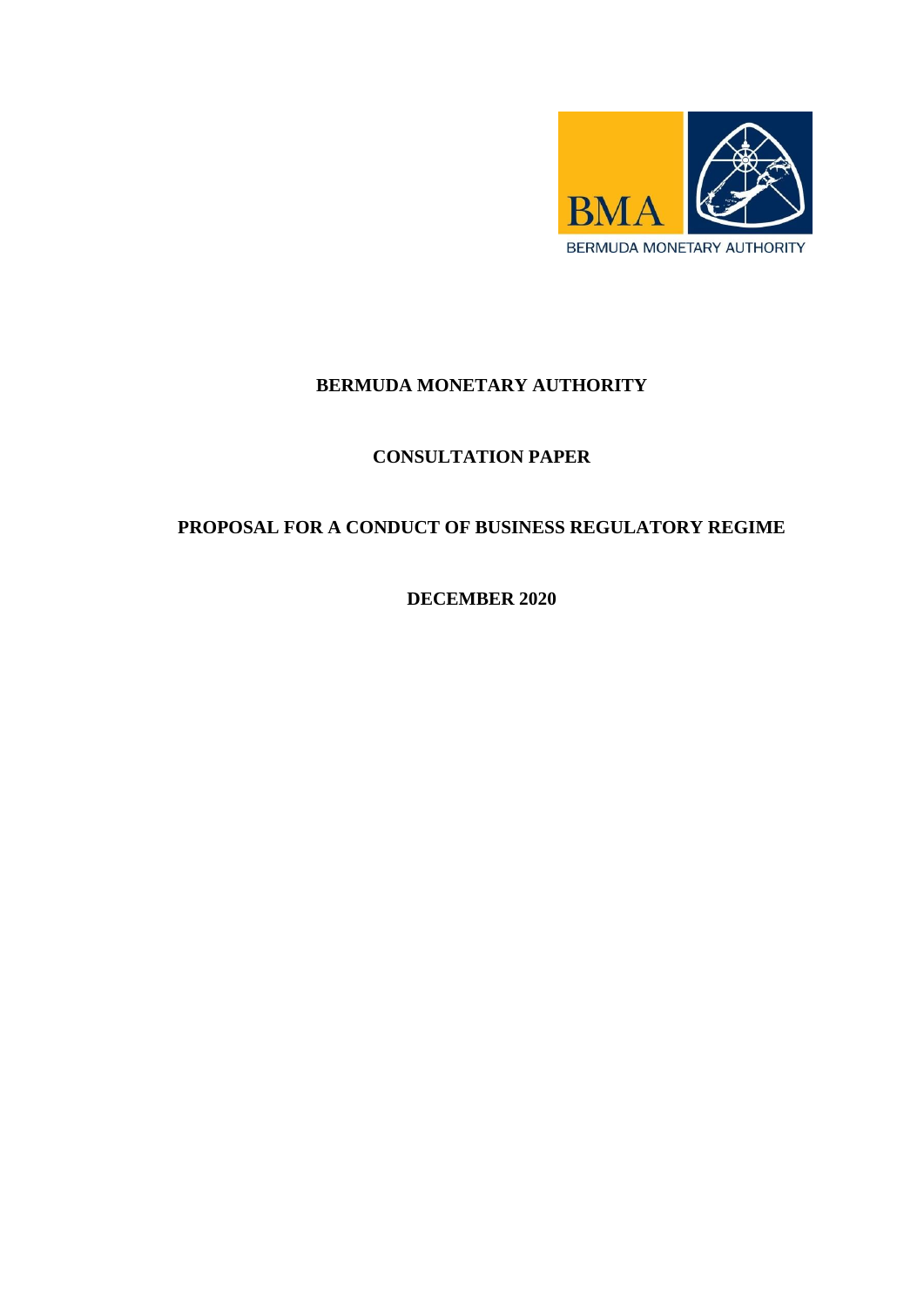**Contents**

| I. |                                                                                                                                                                                         |
|----|-----------------------------------------------------------------------------------------------------------------------------------------------------------------------------------------|
| П. |                                                                                                                                                                                         |
|    | III. PROPOSAL TO EXPAND THE AUTHORITY'S MANDATE TO REGULATE                                                                                                                             |
|    |                                                                                                                                                                                         |
|    | The firm must ensure fair and equitable treatment of its customers 4<br>1.                                                                                                              |
|    | The firm must have continuing regard for the interests of its customers in the conduct<br>$\overline{2}$ .                                                                              |
|    | The firm must ensure that communications with customers are fair, clear and not<br>3.                                                                                                   |
|    | The firm must ensure the protection of the customer's assets against loss, fraud and<br>4.                                                                                              |
|    | The firm must handle complaints and errors in a manner that is fair and expedient 8<br>5.                                                                                               |
|    | Where dealing with retail customers, the firm must ensure that individuals are aware<br>6.<br>of their responsibilities within the business relationship and have access to appropriate |
|    |                                                                                                                                                                                         |
|    |                                                                                                                                                                                         |
|    |                                                                                                                                                                                         |

The Authority welcomes any views on the content of this paper, as well as any relevant matters in relation to the Authority's conduct of business objective. Comments should be sent to the Authority, addressed to conduct@bma.bm, no later than 15 February 2021.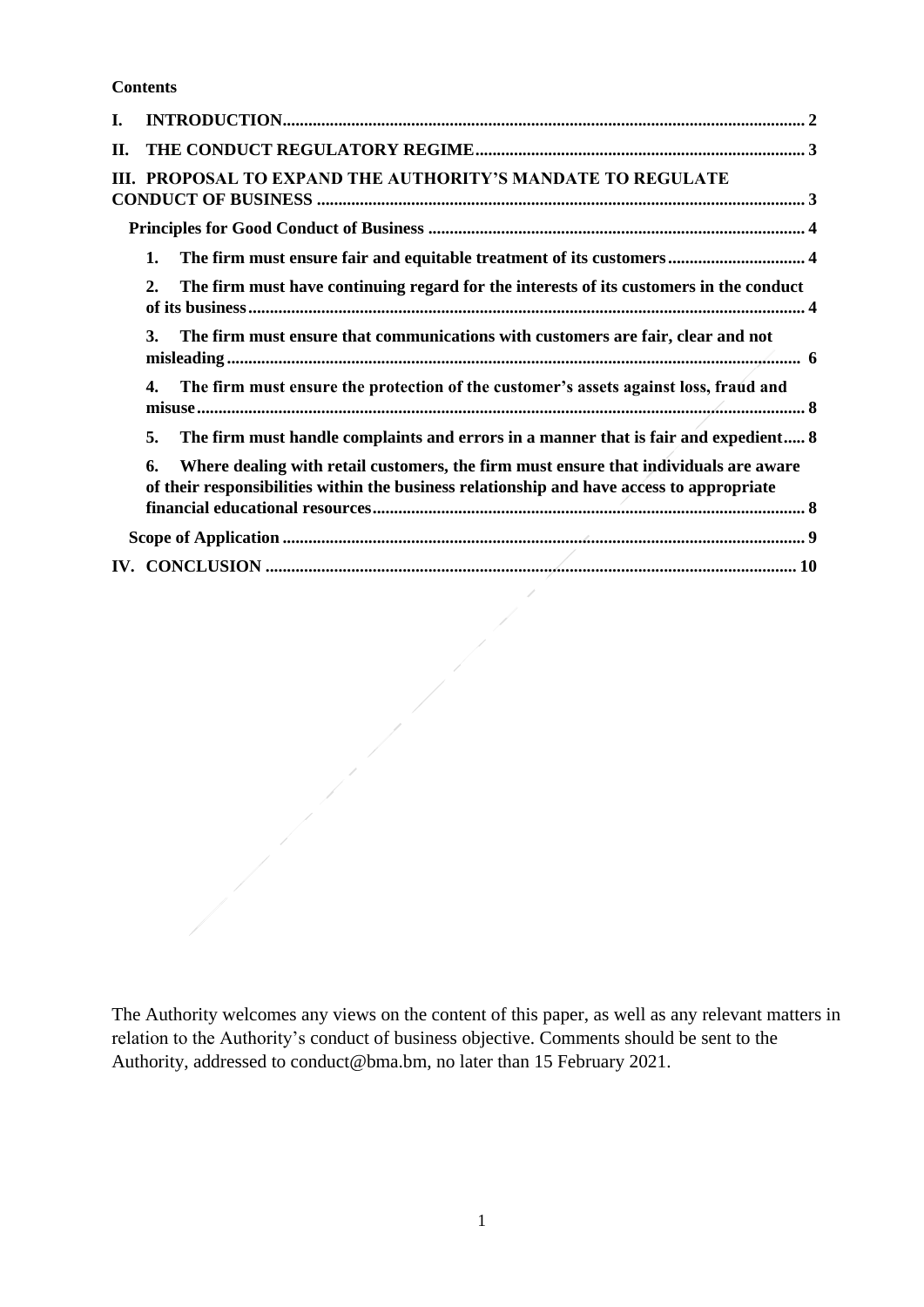#### <span id="page-2-0"></span>**I. INTRODUCTION**

- 1. In the ongoing development of Bermuda's financial services regulatory framework, the Bermuda Monetary Authority (Authority) has undertaken to examine its oversight of the financial services industry in order to stay aligned with international best practices. As a part of its multi-year corporate strategy, the Authority intends to establish a conduct of business regulatory regime in order to enhance protection for customers of financial services businesses in Bermuda.
- 2. The Authority has taken a customer-centric approach to designing this regime by taking into account how the actions of financial institutions impact customers. The goal of the proposed regime is to promote the fair and equitable treatment of financial services customers in Bermuda. Therefore, the Authority deems it reasonable to hold its regulated financial institutions accountable as to the manner in which they treat their customers.
- 3. As such, in its 2020 Business Plan, the Authority committed to exploring the development of a conduct of business regime for regulated financial services. In August of this year, the Authority published a Discussion Paper (DP) to solicit feedback from stakeholders (both financial institutions and individual customers) on the potential focus for such a regime in Bermuda.
- 4. The DP outlined international standards for conduct of business supervision, with a focus on consumer protection and national approaches to conduct regulation. Most importantly, the DP's core proposal was to regulate the conduct of financial services entities using a principles-based approach. This was encapsulated by the six high-level principles, which endorsed the following:
	- a. Fair and equitable treatment of customers
	- b. Responsible business practices
	- c. Disclosure and transparency
	- d. Protection of customer assets against loss, fraud and misuse
	- e. Dispute resolution mechanisms
	- f. Financial education and awareness for retail customers
- 5. The DP sought stakeholders' feedback on both the content of the paper's proposals through a set of discussion questions, and the experiences of customers when engaging with financial institutions through a survey.
- 6. The Authority found that stakeholders were generally supportive of the proposed expansion of the Authority's remit to supervise the conduct of its licensees for the protection of their customers. Moreover, the majority of respondents agreed with the scope of the above highlevel principles and believed that they were sufficient to achieve the Authority's objective.
- 7. Based in part on the responses to the DP, the Authority has drafted a proposal for a comprehensive framework to regulate the conduct of financial services for the protection of customers.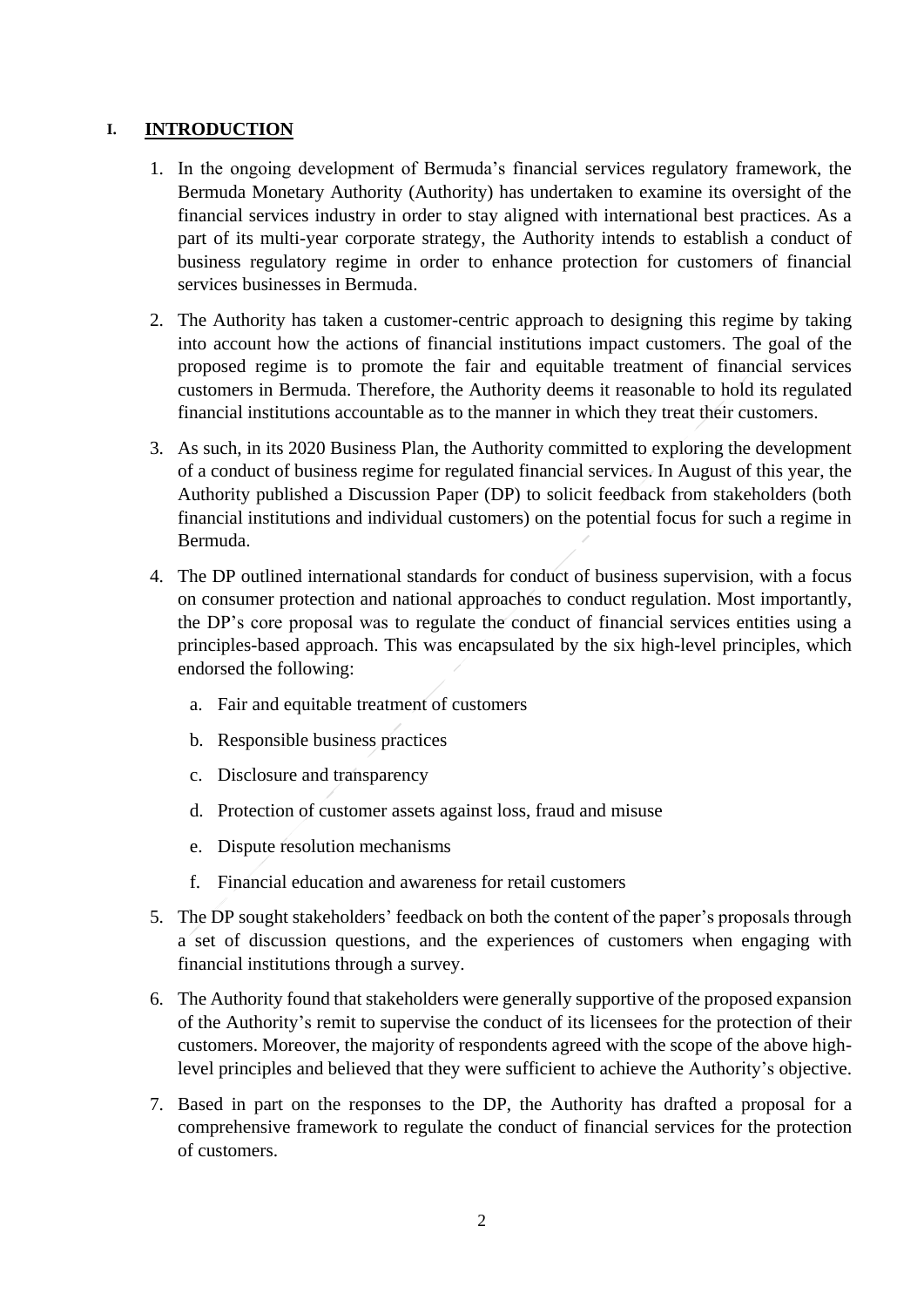- 8. This Consultation Paper (CP) sets out the proposal to regulate the conduct of business of Authority-regulated entities, including:
	- i. A more detailed explanation of the high-level principles for good conduct
	- ii. The scope of application of the conduct requirements

### <span id="page-3-0"></span>**II. THE CONDUCT REGULATORY REGIME**

- 9. The Authority is of the view that the conduct regime must be risked-based and pragmatic. Specifically, it should not create an undue regulatory burden on the financial services industry. As such, the principles-based approach is intended to achieve this goal by flexibly expanding the Authority's regulatory toolkit in line with its international peers and standard-setting bodies.
- 10. Thus far, the Authority's primary remit has focused on prudential regulation and supervision of financial services. However, the Authority notes that there are elements of licensee conduct that are currently regulated and supervised under the existing Regulatory Acts<sup>1</sup>, sector-specific codes of practice and codes of conduct, and other guidance. The existing prudential regime contributes to the protection of customers by ensuring that licensees act with integrity and skill; deal fairly; make the appropriate disclosures to customers; mitigate the risks of conflicts of interest; have complaints handling systems; and adequately safeguard customer assets.
- 11. With this in mind, the introduction of the new principles-based conduct regime is intended to build upon existing conduct requirements to create fairer outcomes for customers as they engage with the financial services marketplace. The principles are intended to be complementary to these existing elements in order to comprehensively deliver on the customer protection objective.
- 12. It is the Authority's ultimate aim that the regime would be proportionate to the nature, scale, complexity and current conduct of Bermuda's financial services industry. In designing this regime, the Authority sought to undertake an approach that addresses the needs of customers according to their respective financial acumen and sophistication. In this way, the Authority acknowledges the necessity for the flexible application of the conduct principles and underpinning requirements in order to adequately protect the most vulnerable customers.

### <span id="page-3-1"></span>**III. PROPOSAL TO EXPAND THE AUTHORITY'S MANDATE TO REGULATE CONDUCT OF BUSINESS**

13. In order to widen its strategic focus as a regulator, the Authority proposes to expand its statutory remit to protect customers and promote the fair treatment of financial services customers under section 3 of the Bermuda Monetary Authority Act 1969 (BMA Act), by inserting the following wording:

*to promote the protection of customers using products and services provided by financial institutions through the oversight of the conduct of business by financial institutions.* 

**.** 

<sup>&</sup>lt;sup>1</sup> Insurance Act 1978, Banks and Deposit Companies Act 1999, Trusts (Regulation of Trust Business) Act 2001, Investment Business Act 2003, Investment Funds Act 2006, Corporate Service Provider Business Act 2012, Money Service Business 2016, Digital Asset Business Act 2018, Fund Administration Provider Business Act 2019.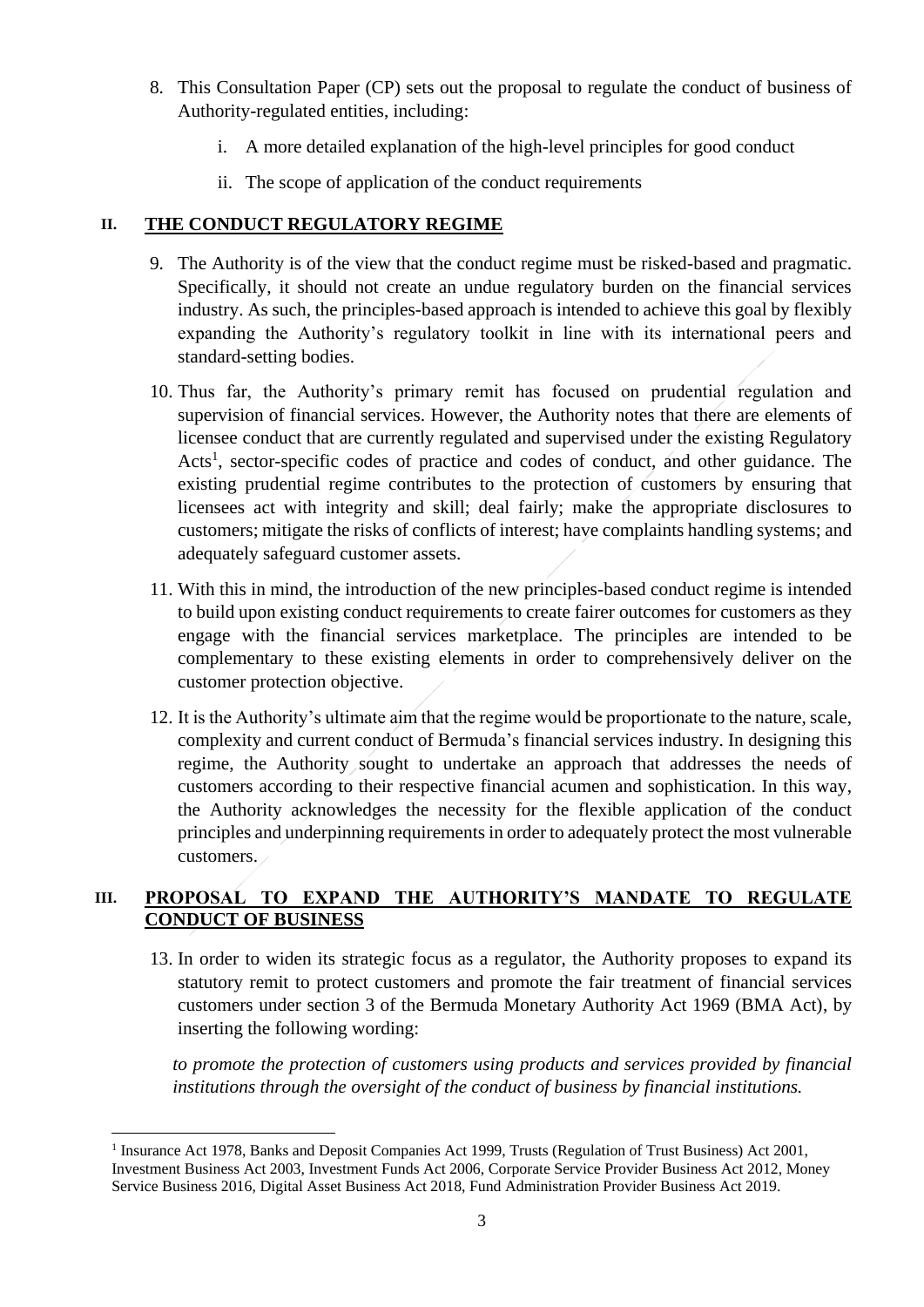#### <span id="page-4-0"></span>**Principles for Good Conduct of Business**

<span id="page-4-1"></span>14. The Authority proposes to implement the following the high-level principles:

## **1. The firm must ensure fair and equitable treatment of its customers**

### *Integrity and fair dealing*

- 15. The firm must ensure that it always conducts business in a manner that is:
	- a. Honest
	- b. Fair
	- c. Professional
	- d. In accordance with the best interests of the customer
- 16. The directors, senior management and employees of the firm must ensure that business is transacted in a manner that is free of self-dealing.

## *Conflicts of interest*

17. The firm must seek to identify and avoid conflicts of interest between itself and its customers, and between customers, where such action is within its control. The firm must exercise care such that it does not unfairly place its own interests over the interests of its customers.

## <span id="page-4-2"></span>**2. The firm must have continuing regard for the interests of its customers in the conduct of its business**

### *Corporate values and ethics*

18. In order to establish and promote a culture of integrity, including the fair treatment of customers, the firm must establish and implement a code of conduct or code of ethics, which defines acceptable and unacceptable behaviours and outlines penalties for non-compliance.

### *Due care and diligence*

19. As the firm conducts business and fulfils its obligations to the customer, it must consider the impact of their communication and interactions, or the lack thereof, on the customer. The firm must address the fair treatment of customers throughout the stages of the product life cycle and the duration of the provision of services.

### *Staff competence*

- 20. All employees must be sufficiently qualified and experienced to discharge their duties properly.
- 21. The firm must provide the necessary training to employees relative to their business function. Specifically, the firm must ensure that the relevant front-line staff are trained to provide guidance on products and services and to promptly and effectively deal with customer queries, complaints and disputes.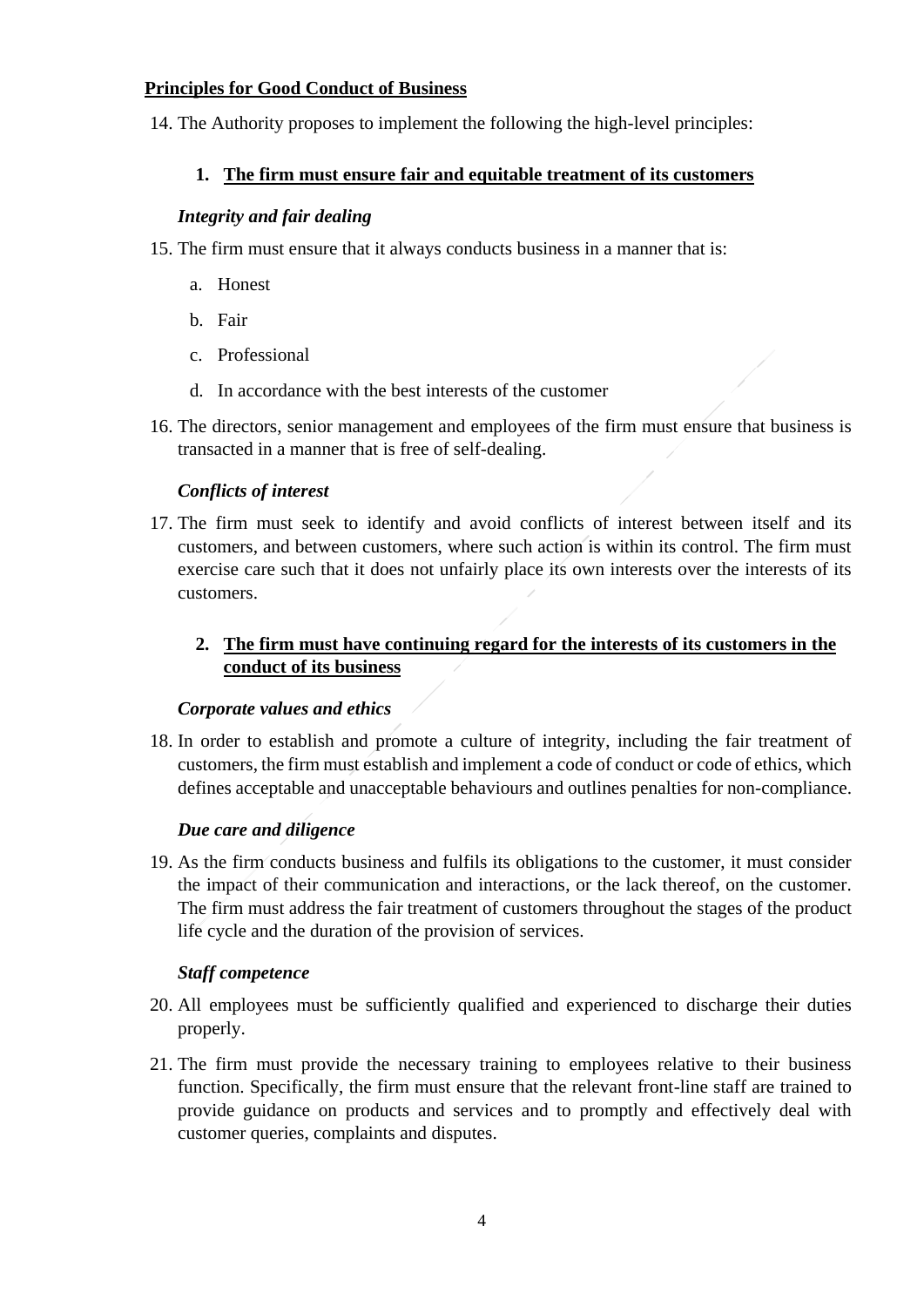#### *Product governance*

22. The firm must have policies and procedures that address the process for review and approval of new products, activities, processes and systems, and material changes to existing products.

#### *Suitability*

- 23. Where the firm is responsible for providing advice or exercising discretion for, or in relation to, customers, it must seek from the customer such information about their circumstances and objectives as may be appropriate with regard to the services to be provided.
- 24. The firm must assess the relevant features of products and services against the customer's information to determine the product's or service's suitability before it is recommended or invested in.

#### *Vulnerable customers*

- 25. A firm must establish and implement policies and procedures to identify and afford reasonable care to a vulnerable customer.
- 26. Broadly, a vulnerable customer is a natural person who:
	- a. Has the capacity to make his or her own decisions but who, because of individual circumstances, may require assistance to do so (for example, hearing impaired or visually impaired persons); and/or
	- b. Has limited capacity to make his or her own decisions, and who requires assistance to do so (for example, persons with intellectual disabilities or who suffers from a mental health condition)

### *Cancelling a service or transferring service providers*

27. Firms should not unduly, except as required by law, limit the customer's ability to cancel or transfer a product or service to another provider on the customer's reasonable notice.

### *Conduct risk framework*

- 28. Conduct risk must be integrated in the firm's risk management framework. The risk management function must define, assess and measure the firm's exposure to conduct risks.
- 29. The board has ultimate responsibility for managing the firm's conduct risk. The board may delegate functions to others, where appropriate, whilst maintaining oversight and responsibility.

#### *Outsourcing*

30. The firm must ensure that outsourced activities comply with applicable legislation, codes and guidance governing the conduct of business. The firm must establish clear senior management responsibility and oversight for monitoring the providers of outsourced services and for reporting to the board.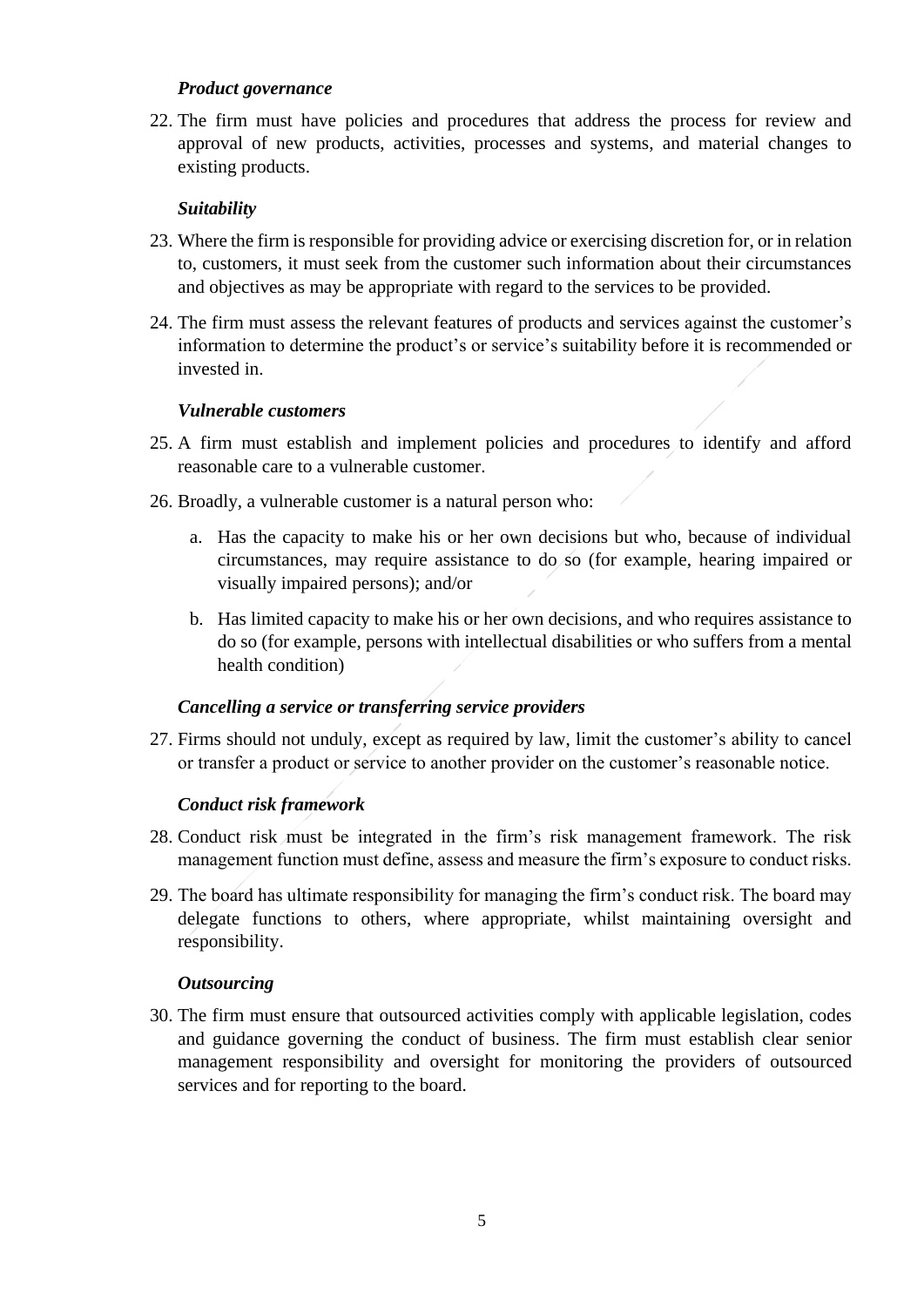### **3. The firm must ensure that communications with customers are fair, clear and not misleading**

- <span id="page-6-0"></span>31. The firm must supply the customer, or the potential customer, with information that is adequate, up-to-date and material for decision-making purposes.
- 32. The firm must not disguise, omit, diminish or obscure material information, statements or warnings. The firm must consider whether omission of any relevant fact will result in the information being insufficient, unclear, unfair or misleading.
- 33. The firm must ensure that information is presented in a way that is likely to be understood by the customer. The firm must consider the impact of content and presentation of information by:
	- a. Positioning material information in a location such that it is obvious and apparent
	- b. Simplifying language where possible
	- c. Considering the accessibility of the communication channel
- 34. The firm must be able to demonstrate that information is supplied to customers with reasonable timeliness, in comprehensible form and through the appropriate channel.

## *Advertising and promotion*

- 35. The firm must promote products and services in a manner that is clear, fair and not misleading. The firm must ensure that its advertisements:
	- a. Do not contain a statement, promise or forecast that is untrue, misleading or deceptive
	- b. Are not designed in such a way as to distort or conceal any relevant subject material
	- c. Are clearly recognisable as advertisements
	- d. Use clear and easy to understand language
	- e. Include a statement of the related risks

### *Sales practices*

- 36. The firm must establish and comply with sales policies and procedures which prohibit and prevent misbehaviour such as mis-selling, misrepresentations, aggressive sales tactics and discrimination during the sales process.
- 37. Sales representatives must understand the products that they are selling and the risks that the products may pose to customers. To the best of their ability they must present products in a truthful manner. Firms should also ensure that their sales representatives are adequately trained to effectively deal with customers in a fair and transparent manner.

### *Disclosure prior to providing services*

- 38. Adequate information should be provided so as to enable the customer to make a competent decision. Prior to the customer entering into a contract, the firm must ensure they effectively communicate:
	- a. The nature and level of benefits and risks to the customer in a fair and balanced way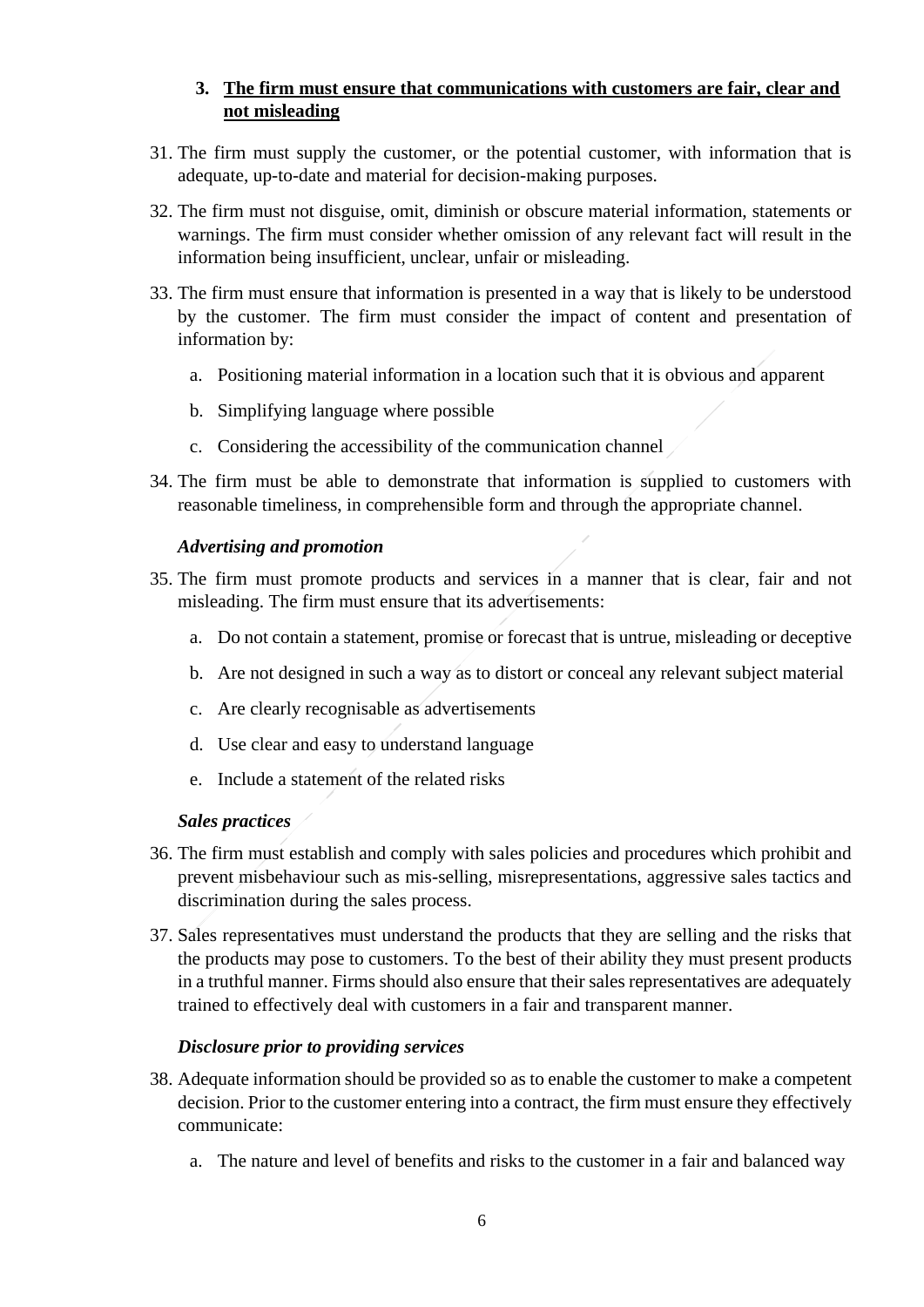- b. The obligations of the parties involved, including those for the firm, intermediaries and customers for the duration of the relationship
- c. The duty of customers to disclose material information
- 39. The firm is required to demonstrate in writing that the customer has been made aware of any:
	- a. Interest rates
	- b. Fees and charges, including commissions
	- c. Penalties associated with the use of a product or service
	- d. Any pre-sale or post-sale barriers to changing a product, service or financial institution

#### *Terms of business*

- 40. The firm must document its terms of business and provide each customer with a copy prior to any service being provided to that customer, except when it is impractical to do so, in which case the document must be provided at the earliest available opportunity.
- 41. The terms of business must include information on the actions or inactions of the customer which will lead to the termination of the business relationship by the firm.
- 42. Prior to the signing-off of an agreement, the appropriate customer service representative must explain the key terms and conditions to the customer on request or where deemed necessary based on the customer's circumstances.

#### *Statements, reports and notices to the customer*

- 43. The firm must provide the customer with periodic written statements of the:
	- a. Value
	- b. Composition
	- c. Transactions or other fulfilment of the firm's obligations
	- d. Fees and charges (including commissions)
	- e. Dividends and interest earned in the relevant time period

of each account, portfolio or policy. The frequency with which statements are provided should be commensurate with the type of product and customer. In general, statements need to be self-explanatory, comprehensive, objective and clear.

- 44. The firm must provide a customer with a closing statement when an agreement is terminated.
- 45. The firm must notify the customer, in writing, within a reasonable time of any material change, such as:
	- a. Changes in fees, charges and interest rates
	- b. Material modification to products or services
	- c. Discontinuation of products and services; or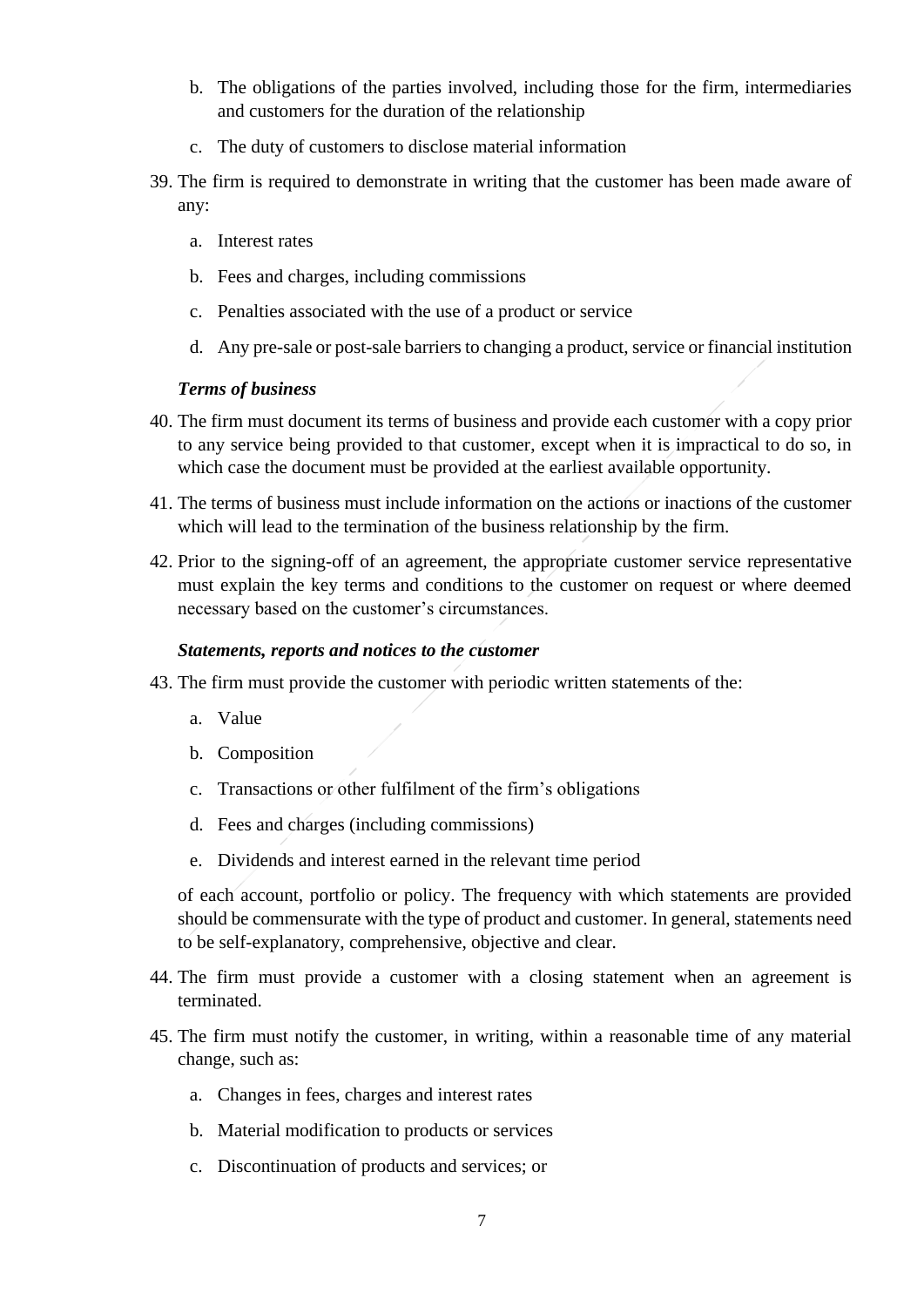<span id="page-8-0"></span>d. Contractual changes to agreements and terms and conditions

## **4. The firm must ensure the protection of the customer's assets against loss, fraud and misuse**

- 46. Firms should have in place appropriate controls and protection mechanisms for the protection of customers' deposits, investments and other similar financial assets, including against fraud, misappropriation or other misuses, and against reasonably foreseeable losses, in accordance with the responsibility the firm has accepted.
- 47. Where the firm is in control, or is otherwise responsible for, monies or assets belonging to the customer, the firm must have adequate systems and internal controls to identify and promptly remedy errors, fraud or other misuse by the firm or its employees.

## <span id="page-8-1"></span>**5. The firm must handle complaints and errors in a manner that is fair and expedient**

- 48. The firm must implement a complaints management framework that seeks to deal in a timely manner with any customer complaint. Where a customer complaint identifies a valid error, the firm must seek to resolve the error within a reasonable timeframe, relative to the nature of the issue.
- 49. The customer should not be burdened with unnecessary costs when seeking to resolve a complaint.
- 50. The firm must document a complaint handling procedure that includes at a minimum processes for:
	- a. Making a compliant
	- b. Handling complaints in a fair, timely and appropriate manner
	- c. Acknowledging receipt of complaints
	- d. Maintaining a complaint register, containing details of complaints received and how they have been dealt with and/or resolved, including an indication of whether any action was required by the firm
	- e. Analysing the patterns of complaints and errors
- 51. Information on the complaint handling procedure and the contact point for complaints must be made publicly accessible (i.e., provided on the company website and available upon request).

## <span id="page-8-2"></span>**6. Where dealing with retail customers, the firm must ensure that individuals are aware of their responsibilities within the business relationship and have access to appropriate financial educational resources**

### *Clear Customer Responsibilities*

52. Whilst customers maintain a level of accountability for their own choices and decisions, the firm should appropriately remind customers of their responsibilities to: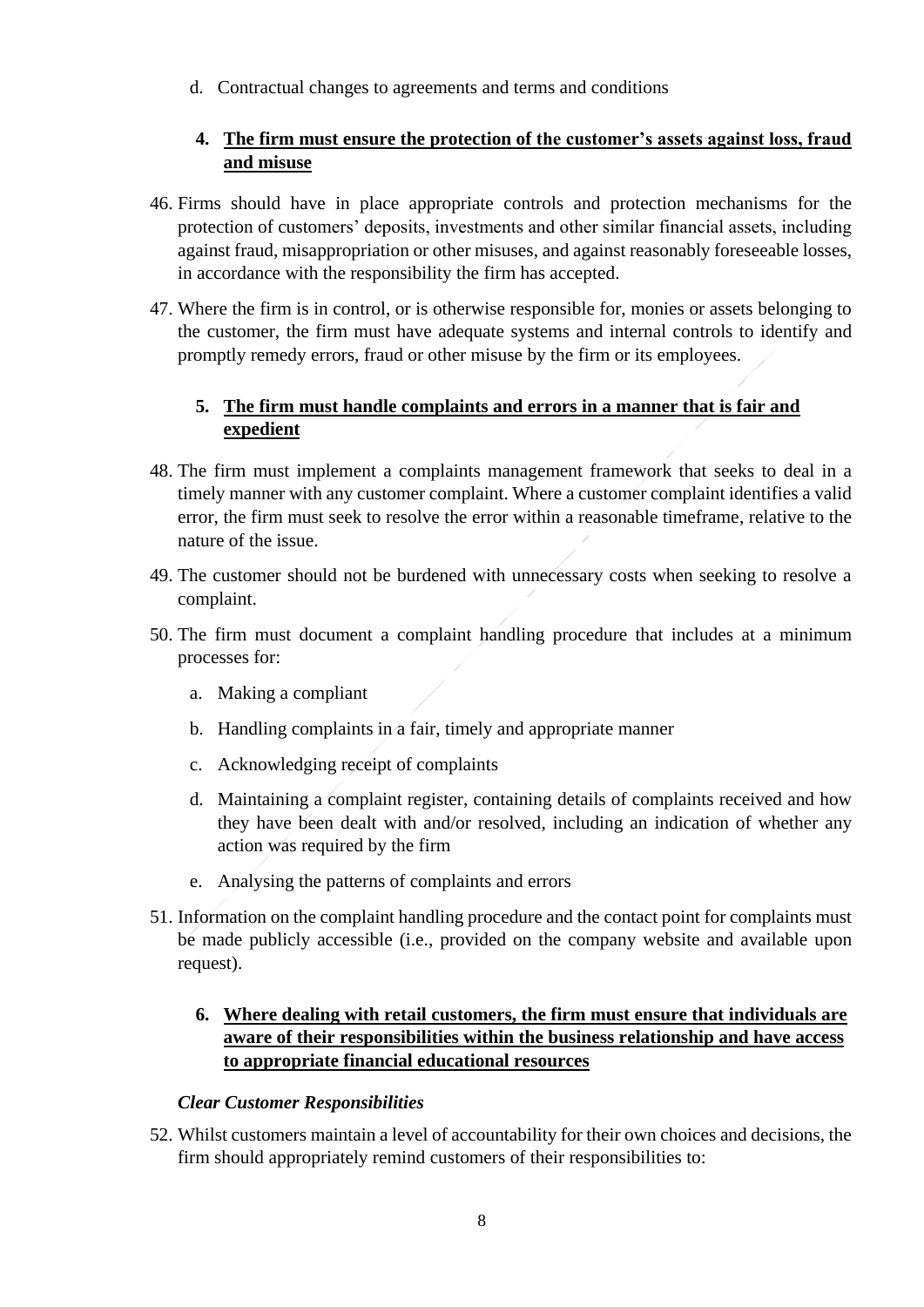- a. Read and understand the terms and conditions of products and services
- b. Disclose relevant information as it relates to the firm's legal obligations, including but not limited to its Anti-Money Laundering and Anti-Terrorism Financing (AML/ATF) obligations, and inform the firm of any changes to such required information
- c. Disclose relevant information to assist the firm in managing the relationship and ensuring the suitability of its products and services for the customer
- d. Verify statements for correctness and inform the firm of any suspected errors
- e. Protect sensitive personal information used to access money/accounts

#### *Customer awareness*

- 53. Where appropriate to do so, having regard to the nature, scale and complexity of the business undertaken by the firm, the firm should develop programmes and resources to assist customers with developing the knowledge and skills necessary to:
	- a. Understand risks (including financial risks)
	- b. Make informed decisions
	- c. Access competent and professional advice and assistance when needed
- 54. Firms should clearly signpost the directory of educational resources through an appropriate communication channel for the benefit of a customer.

#### <span id="page-9-0"></span>**Scope of Application**

- 55. The Authority intends for these principles to generally apply to financial service providers serving both wholesale and retail customers. The Authority aims to allow proportional application of the principles to more sophisticated professional customers, where it is appropriate to do so. Primarily, the regime will aim to ensure that there will be sufficient regulatory protections for financial services customers which it deems more susceptible to experiencing negative outcomes when doing business (i.e., retail customers, including small-to-medium enterprises).
- 56. The Authority proposes, in the first instance, to amend existing codes of practice and codes of conduct for each regulated sector to specifically include the conduct of business principles. Where a code does not exist for a particular sector, the Authority will develop one that will incorporate the aforementioned principles. The Authority will look to provide clarity regarding the application of the principles to each sector based on the particular nature of the business being conducted. This will also include a consideration of the types of customers served, their location and the applicability of group supervision by the Authority.
- 57. The Authority recognises that many licensees in Bermuda's financial services sector may have conduct of business codes, policies and practices embedded within their operations. Consequently, the Authority will consult with stakeholders to codify industry practice thereby mitigating the cost of implementing a conduct of business regime in Bermuda. As the oversight for this regime matures, the Authority may choose to further enhance the regime, including issuing guidance to clarify its position on certain matters.